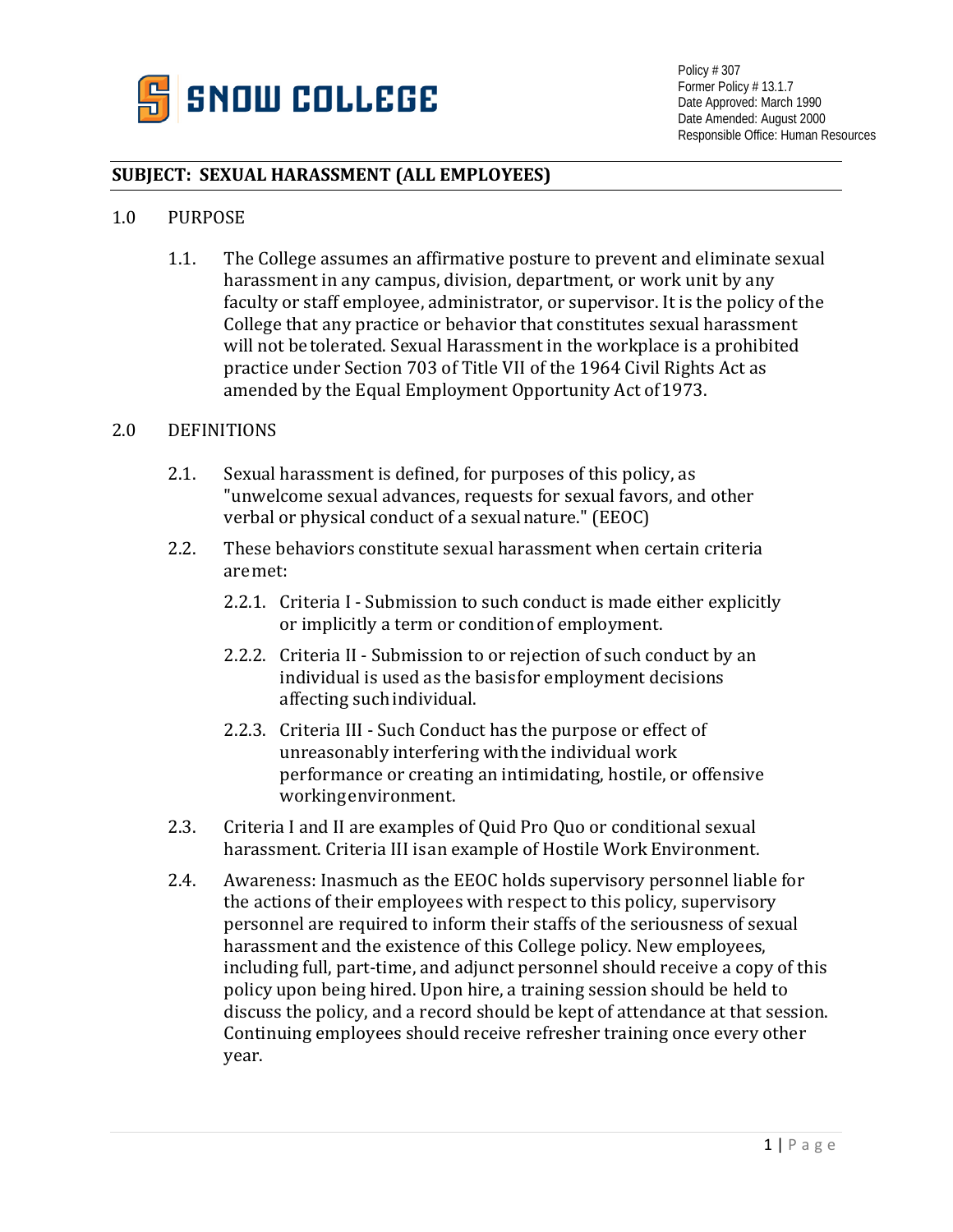

## 3.0 POLICY

- 3.1. In as much an alleged occurrence of sexual harassment has a deleterious effect on the workplace, all effort should be made to resolve the situation as quickly as possible.
- 3.2. The circumstances and persons involved in an alleged case should be kept confidential exceptwhere disclosure is necessary to obtain information leading to a resolution of the case. In any investigation, only pertinent information should be shared with those being questioned. Every effort should be made to maintain a climate of confidentiality which would make it possible for those involved to continue their present employment once the matter is resolved.

### 4.0 PROCEDURE FOR INVESTIGATION AND RESOLUTION

- 4.1. Any staff or faculty member who believes that he/she has been the recipient of sexual harassment should promptly report this to the Human Resources Office. The initial complaint can be either oral or written; however, a written and signed statement by the complainant must be submitted to the Human Resource Office within five (5) working days of the initial complaint.
- 4.2. Allegations for an oral complaint will be investigated promptly prior to receiving the written complaint. Though the complaint need not be verified under oath, any false statements deliberately included in a complaint or made during an investigation may be grounds for disciplinary action up to and including termination. The accused may be suspended with pay pending an investigation.
- 4.3. The Human Resources Officer in coordination with the public Safety Officer will be the investigating officers unless another mutually agreeable party is requested and agreed upon. All members of the College community are urged to resolve problems fairly and informally before initiating the formal investigation procedure outlined below. If informal efforts are unsuccessful, the following steps will be taken by the Human Resources Officer.
	- 4.3.1. *Interview Complainant*. The complainant should be advised of the seriousness of the charge and of the College's intent to thoroughly investigate and ensure protection against any unlawful reprisal. The complainant will be asked to give detailed information of the offending behavior or circumstances and provide names of witnesses to the alleged incident(s) or of others in the workplace who may have been harassed by the accused. The complainant will be asked to detail how the alleged action affected his/her ability to work. The complainant will be asked whether or not he/she has confronted the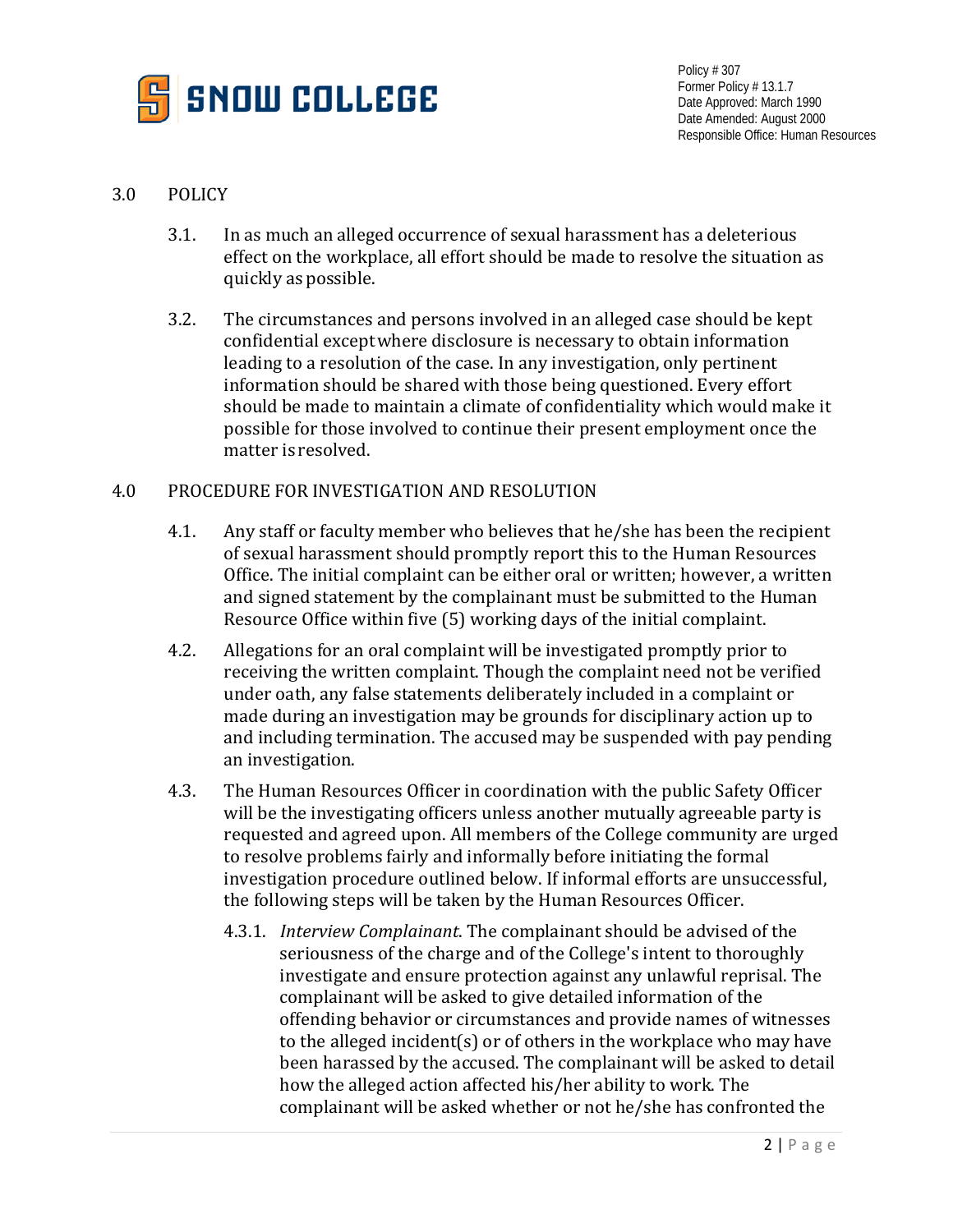

alleged harasser regarding the alleged offenses(s). This interview should be documented.

- 4.3.2. *Conduct Visual Investigation of Workplace Where the Complainant is Assigned*. The investigator will document to what degree the workplace is professional and free of lewd, suggestive, or offensive visual or aural stimuli or other observable circumstances which may be deemed offensive.
- 4.3.3. *Interview Witnesses and Co-workers Identified by the Complainant*. In these interviews, the investigator will try to determine to what degree the alleged incident(s) were accurately reported by the claimant. He/she will also try to determine the actual and perceived relationship between the complainant and the alleged harasser, their actions or verbal exchanges, and look for any evidence of vindictive behavior. Each witness will sign statements about the facts disclosed in the interview.
- 4.3.4. *Interview Alleged Harasser*. The investigator will explain the purpose and status of the investigation emphasizing the legal prohibitions against any form of reprisal against the complainant. In this interview the alleged offender will have the opportunity to defend and clear himself/herself of the complaint. The accused may give names of coworkers who can corroborate his/her description of the incident(s) in question. If so, the investigator should also interview them. The investigator should determine the impact of any prior discipline imposed by the alleged harasser upon the complainant which may have prompted the complainant to seek revenge. Consideration should also be given to the alleged harasser's perception as to whether the alleged actions/words were "welcome" or "unwelcome." The object of the investigation is to determine whether the alleged incidents or conversations were accurately reported by the claimant, and if they were, whether the behavior was perceived by witnesses as being "welcome" or "unwelcome." All the above findings should be documented.
- 4.3.5. *Assessment of the Case*. The investigation should result in one of several conclusions:
	- 4.3.5.1. the alleged incident(s) did take place as the complainant perceived them and constitute sexual harassment under the definition in 2.0 above
	- 4.3.5.2. the alleged harasser's conduct was inappropriate in certain respects but was not egregious (e.g., not intended to be offensive)